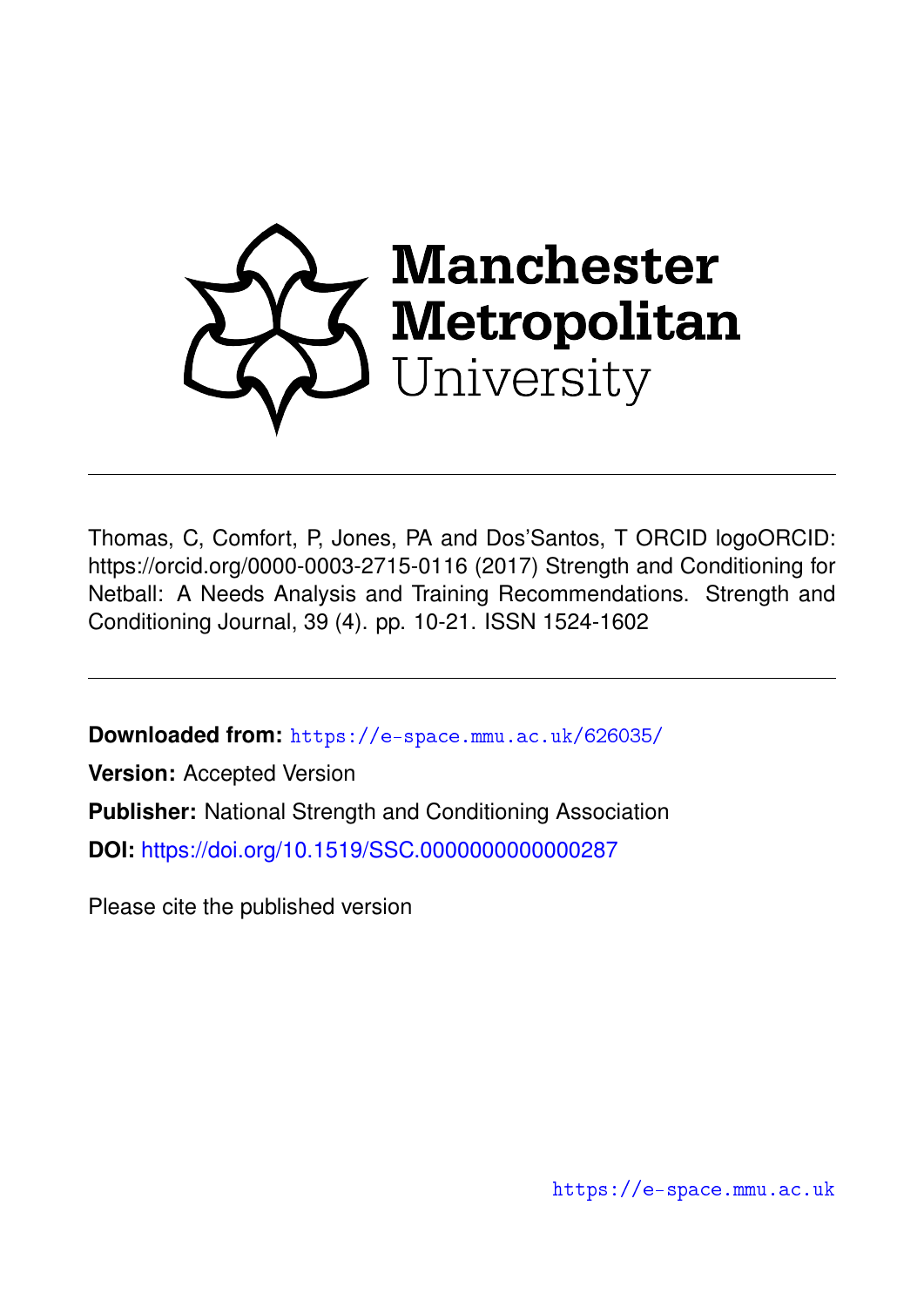# Strength and Conditioning for Netball: A Needs Analysis and **Training** Recommendations

Christopher Thomas, MSc, CSCS, Paul Comfort, PhD, CSCS\*D, Paul A. Jones, PhD, CSCS, and Thomas Dos'Santos, MSc, CSCS Directorate of Sport, Exercise and Physiotherapy, University of Salford, Salford, Greater Manchester, United Kingdom

# ABSTRACT

THERE IS A LACK OF STRENGTH AND CONDITIONING RESEARCH INTO THE DEMANDS AND THE SPECIFIC AREAS OF DEVELOPMENT REQUIRED TO OPTIMIZE PERFOR-MANCE AND REDUCE THE RISK OF COMMON INJURIES IN FEMALE NETBALL ATHLETES. NETBALL IS PREDOMINANTLY ANAEROBIC, CHARACTERIZED BY FREQUENT HIGH-INTENSITY MOVEMENTS THAT REQUIRE HIGH LEVELS OF STRENGTH, POWER, AND LOWER LIMB CONTROL. HOWEVER, THERE IS LIMITED RESEARCH IN THE PREPARATION OF FEMALE NETBALL PLAYERS FOR TRAINING AND COMPETITION. IN THIS REVIEW, WE PRESENT THE PHYSIOLOGICAL DEMANDS OF TRAINING AND COMPETITION, COMMON CAUSES OF INJURY, AND STRENGTH AND CONDITIONING TRAINING RECOM-MENDATIONS TO ENHANCE PERFORMANCE AND REDUCE THE LIKELIHOOD OF INJURY IN FEMALE NETBALL PLAYERS.

Address correspondence to Christopher Thomas, [c.thomas2@edu.salford.ac.uk](mailto:c.thomas2@edu.salford.ac.uk).

# **INTRODUCTION**

**Netball is a team sport that has<br>
one of the largest participation<br>
rates within the British common-<br>
wealth played on a**  $30.5 \times 15.25$  **m court** one of the largest participation rates within the British commonwealth, played on a  $30.5 \times 15.25$  m court divided into thirds each measuring 10.17 m. Netball consists of four 15 minute quarters separated by 5 minutes of rest at half-time and 3 minutes between other quarters. Each team consists of 7 players on the court at one time, with each area of the court accessible to each player determined by position. The 7 different positions comprise center court (center [C], wing attack [WA], wing defense [WD]), shooters (goal attack [GA], goal shooter [GS]), and defenders (goal keeper [GK], goal defense [GD]). Thus, players are constantly involved in offensive and defensive maneuvers, affecting the technical, tactical, and physical demands of each position. To perform at high levels, players must be able to cope with the physical demands of the game.

During netball matches, published data demonstrate that a high level of aerobic conditioning is required for the sport with average heart rates (HRs) reported to be between 75 and 85% of the maximum HR (MHR) during match play (17,85). However, although the performance within netball is primarily associated with a player's aerobic endurance (because of the duration of the game, 60 minutes), the performance, crucial moments, and the outcome of a netball match is dependent on the performance of decisive anaerobic activities (35,37). Netball matches show players change the intensity of the activity every  $\sim 6$ seconds during the 60 minutes (26), with anaerobic variables such as the amount of running and sprinting bouts to be 25–202 and 5–81 times (26,35), respectively. This has shown to equate to running distances totaling between 143–1,758 and 69–555 m as sprinting (26). These decisive anaerobic components associated with netball (sprinting, turning, jumping, changing pace, cutting, and accelerating and decelerating the body) are forceful and explosive and require near-maximum levels of muscular strength and power production (18,67). Thus, it can be determined that physical qualities play an important role in the requisite performance of netball techniques.

KEY WORDS: athletic qualities; netball; power; strength; testing; training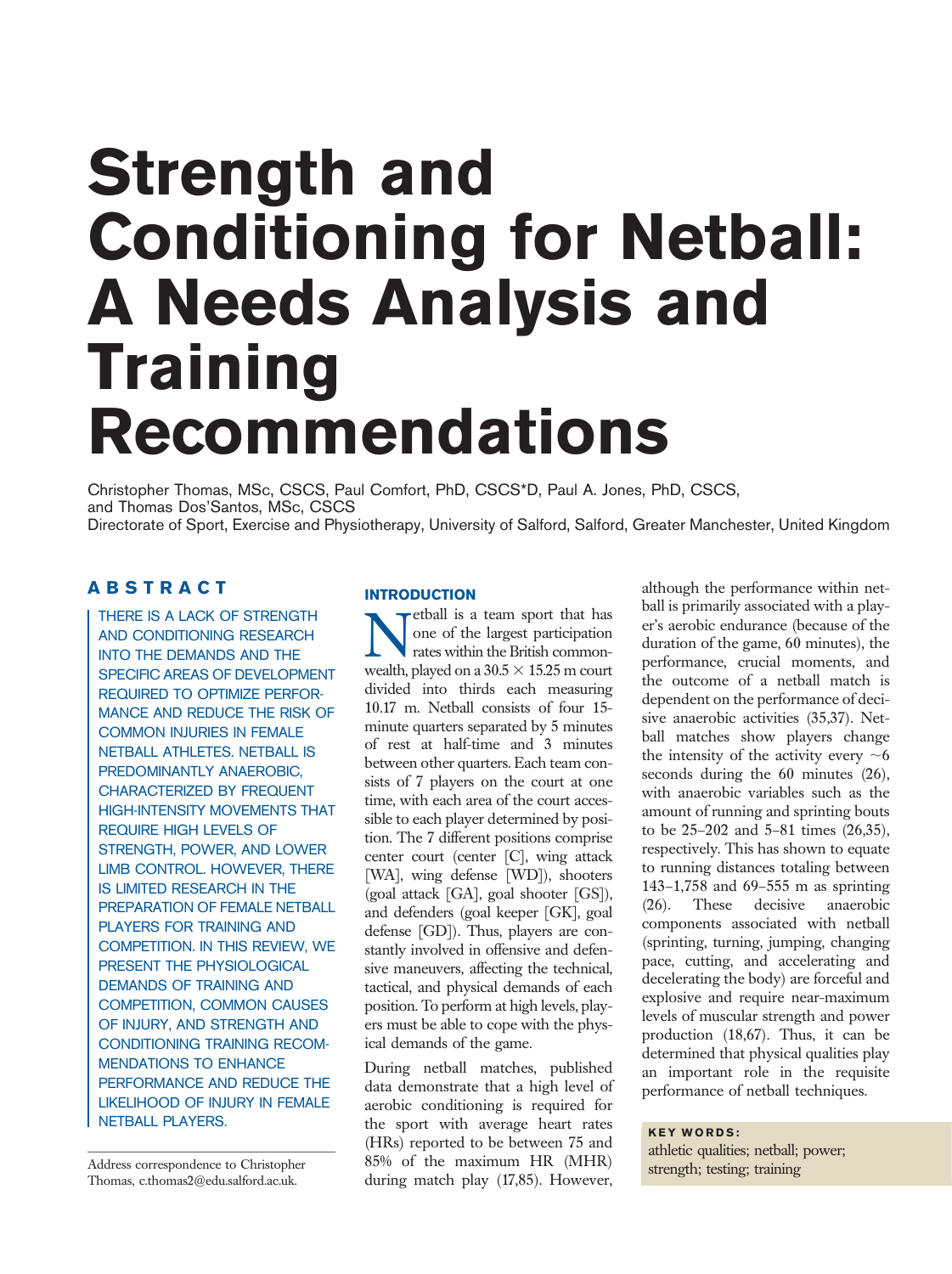This article aims to analyze the physiological and injury considerations of netball and provide practical recommendations for testing and developing strength and conditioning programs.

# TIME-MOTION ANALYSIS

A high level of conditioning is important in netball given its intermittent nature, where players perform frequent high-intensity bouts of activity, interspersed by periods of low-intensity recovery. In game play, 6 specific movements have been identified, including stationary, walking, jogging, shuffling, running, and sprinting (35), with 35– 52% of active game time spent walking across all positions (35).

Because of netball rules, players are required to distribute within 3 seconds of receiving the ball. Thus, short duration, high frequency of activity highlights the intermittent nature of netball. Fox et al. (35) found the average duration of work to be  $<6$  seconds across all positions, with nearly all undertaken within 1–2 seconds. In netball, players are allowed one additional step before either stopping or passing a ball to a teammate; so, players may already preempt their next movement or play before landing or transitioning to another high-intensity activity. Center court players are shown to perform more frequent multidirectional movements than GK and GS, changing activity every 2.8 seconds with a work:rest ratio of 1:2 (26). These findings are expected because of the positional demands placed on GKs and GSs as they are restricted to the shooting circle only (35).

Analysis of English Superleague match play reveals that C players cover up to 8 km, whereas GK and GS cover on average 4.2 km (26). Additionally, GSs players cover more distance sprinting than GKs  $(370 \pm 233 \text{ versus } 69 \pm 54$ m), whereas GKs accumulate more distance shuffling than GSs  $(2,037 \pm 233)$ versus  $1,430 \pm 272$  m). However, no analysis of WA, WD, GD, or GA positional demands was made. Given GD marks GA and GK marks GS, one could speculate that the physiological

demands placed on these players would be fairly matched. This notion is supported by findings by Chandler et al. (17) who found WA and WD players to exhibit similar player load (load per minute), likely because of similar court restrictions irrespective of their attacking and defensive duties, respectively. Fox et al. (35) revealed that GD and WD perform the highest average duration for shuffling, possibly because of defensive responsibilities as sprinting, passing, and catching are associated with attacking play. GD and WA are shown to be the second most active positions on court, after C players (32). These findings are likely because of the short high-intensity nature of the roles rather than the constant "running" nature of the C. Although video footage of player movement in these roles has been established, further research is required to directly investigate the physiological demands of these positions.

In support of time-motion analyses, research indicates that higher standard players accumulate greater load per minute (AU) in each position in all periods of the match (9.96  $\pm$  2.50 versus 6.88  $\pm$  1.88 AU) than lower standard players (22). Moreover, lower standard C players have demonstrated lower ( $-7.7 \pm 10.8\%$ ) load per minute in the second half compared with the first half whereas the difference between first and second halves' load per minute was unclear in higher standard players. These findings suggest that netball players progressing from lower to higher standard of competition need to develop the physical qualities required to enable them to perform at the required intensity. This substantiates previous research (95) that physical characteristics develop across age categories in academy netball players. Furthermore, accelerometer data have shown centers to exhibit significantly greater load per minute than all other positions in collegiate netball match play (17,32). Specifically, C players had higher forward, vertical, and sideward load per minute than all other positions, likely because of the least positional

restrictions. Fish and Greig (32) also found that GSs were exposed to the lowest load per minute, which was significantly lower than all other positions, except GKs. Similarly, Chandler et al. (17) found that GKs and GSs exhibited lower load per minute than all other positions. These findings suggest that the physical demands of netball are position specific because of court restrictions; however, it is essential that these athletes have highly developed aerobic energy systems to cope with the total distance covered, recover from high-intensity bouts, and the duration of the game.

## PHYSIOLOGICAL RESPONSES TO TRAINING AND COMPETITION

To date, there is scarce information relating to the physical demands on netball match play and training-related activities (17,85). Steele (85) summarized the physiological responses to netball training and match play, revealing 50% of match play was performed at an average of 75–85% of MHR, whereas 43% of training time was spent  $< 75%$ of MHR. This reveals that typical netball training activities do not meet the physical demands of competition. However, no comparisons of training modality were made, making it difficult to identify the most and least demanding training activities.

Research by Chandler et al. (17) investigated the physical demands during match play and training sessions classified as skills, game based, traditional conditioning, or repeated highintensity effort training in collegiate netball players. Findings revealed that load per minute was significantly lower in match play (6.1 AU) and skills training (6.0 AU) than all other modes of training (9.0–18.5 AU). Additionally, mean HR of skills training was significantly lower (144 beats per minute) than match play (174 beats per minute) and all other modes of training (170–179 beats per minute), whereas peak HR for skills training (186 beats per minute) and traditional conditioning (185 beats per minute) was like match play (193 beats per minute). These results indicate that traditional conditioning may best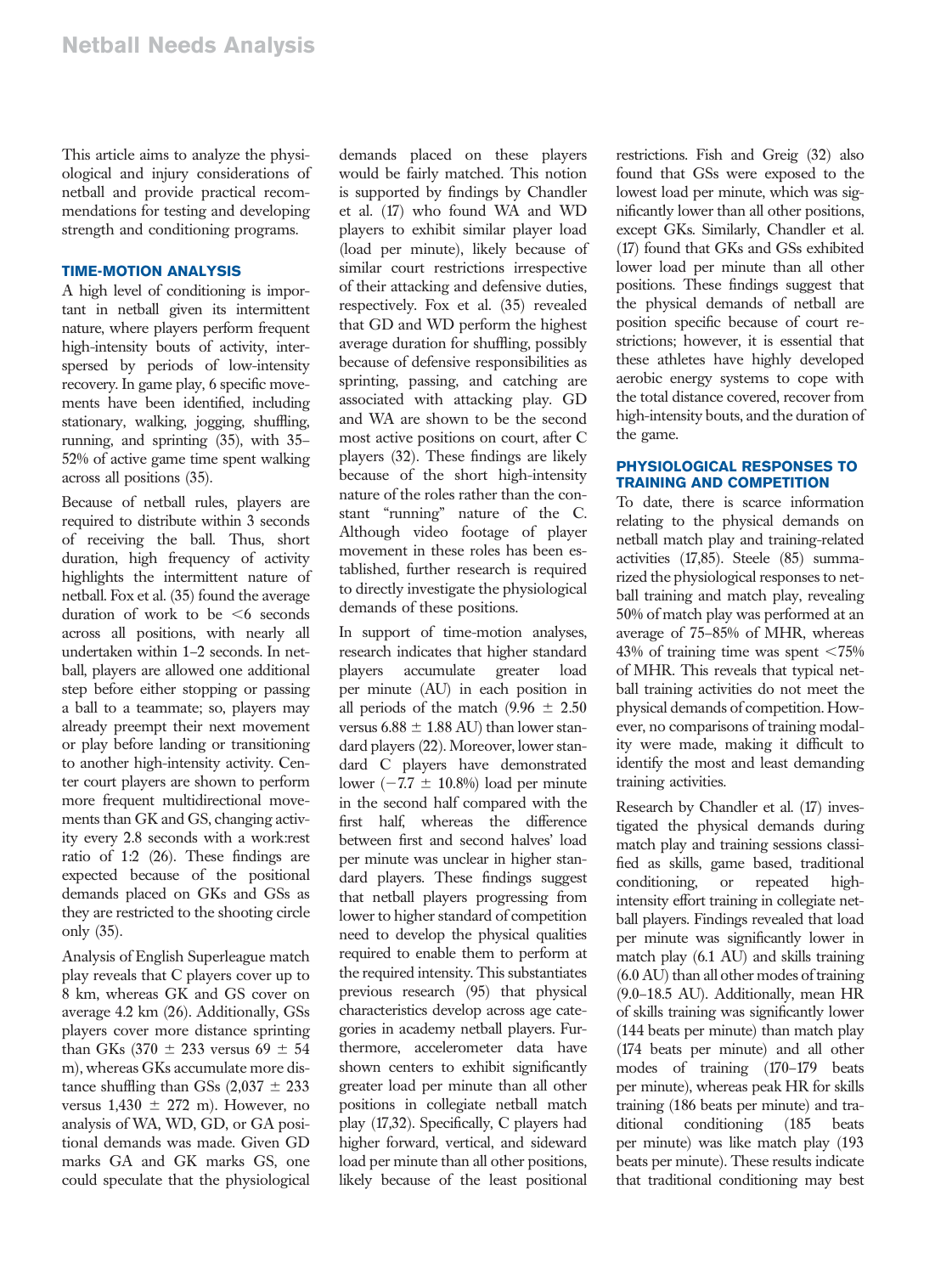replicate the HRs observed during match play, but skills training may best replicate the movement demands of match play, in addition to incorporating technical aspects of play. Furthermore, greater accelerations were found in all planes of movement in game-based conditioning. These findings are likely because of this mode of training using reduced player numbers, larger playing area, and rule changes. Similar physiological responses have been observed during small-sided games (SSGs) in team sport practices (51). Another important finding was no difference in rating of perceived exertion between match play and training modes, indicating a mismatch in the physical and perceptual demands of netball training and competition. Therefore, more research is warranted into the perceived exertion of netball match play and common training sessions to effectively quantify training and competition loads. Taken together, these findings indicate that an integration of training modalities may be necessary to prepare netball players for the high-intensity demands of competition.

# INJURY RISKS

Landing is a fundamental skill of many movements performed during netball. Given that running with ball in hand is a rule violation, players often perform leaps and bounds to evade opposition to receive and distribute a pass. Therefore, the choice of landing is dependent on the situation and needs of the player. These explosive jumps combined with abrupt landing decelerations impose hazardously high ground reaction forces (GRFs) on the lower body (83). These GRFs coupled with incorrect landing technique have been suggested as a primary cause of lower-body injuries among female netball players (83,85,87,88). Previous research has found the ankle to be the site most commonly injured in netball (84%), with 67% determined as lateral ligament sprains (52). Furthermore, research demonstrates that anterior cruciate ligament (ACL) rupture is the most common knee injury in netball. The fact that females tend to demonstrate greater knee valgus angles and moments, decreased knee flexion, and higher GRFs during landing and cutting may in part explain this increase in ACL injury risk (33,48,78). However, appropriate lower limb control and strength training have been shown to reduce knee valgus angles and moments (44,69) and GRFs and increase hamstring strength while also improving performance (46,47). For example, Herrington (44) found that performing  $3 \times$ 15-minute sessions per week of jump training for 4 weeks reduced knee valgus angle by  $9.8^{\circ} - 12.3^{\circ}$  in female basketball players while increasing crossover hop distance jumped by 73.6%. Jump training focused on appropriate landing strategies while progressing from bilateral to unilateral exercises in multiple planes. Correct landing mechanics and strategies should be emphasized in closed-skill practices before progression to open-skill jump training activities to increase transference to netball (45). Stuelcken et al. (88) investigated 16 ACL injuries sustained by elite-level netball players, identifying 2 common scenarios for ACL injury to occur: (a) players received a perturbation in the air when jumping to receive or intercept a pass, leading to an unbalanced landing, and (b) rotation and lateral flexion of the trunk relative to foot alignment, before jump landing was completed. Additionally, 13/16 cases landed with a split- or single-leg technique, apparent knee valgus collapse was identified in 8/12 cases, and the positions in which most injuries occurred were C and WA (13/ 16 cases). These findings support those by Fox et al. (36) in that C, WA, and WD players perform more jump landings from leaping and hopping and are involved in multidirectional movements during play. Therefore, when training C, WA, and WD players, a wide range of bilateral and unilateral landing scenarios should be employed to ensure game specificity is met.

Previous research (50,59) has shown that netball players perform jump landing in forward, vertical, and lateral directions, with the majority performed

unilaterally. Similarly, Fox et al. (34) found unilateral landings to occur frequently in elite netball, concluding that emphasis should be placed on performing unilateral landings correctly, in a wide range of landing scenarios to ensure game specificity is met. Research has shown attacking players to frequently (66% of the time) perform jumps with turns while in flight, in addition to performing a subsequent jump upon landing 32% of the time (62). Therefore, it is likely that different landings from different jumps performed are specific to the positional demands and the in-game scenario.

Several studies have revealed that players produced landing forces of 2.4–5.7 times body weight (BW) for vertical GRF and 2.0–4.6 times BW for horizontal GRF when landing or coming to an abrupt stop during laboratory experiments (67,83,84) with the majority being unilateral landings and GRFs occurring within the first 30% of the landing phase, indicating the rate of loading to be an important factor in the risk of ACL injury.

# ANAEROBIC QUALITIES: STRENGTH, POWER, SPEED, AND **AGILITY**

Sprinting and change of direction (COD) require high levels of relative strength to overcome inertia and control BW through acceleration and deceleration, respectively (81,82). Research has found GRFs of 1.65–4.22 times body mass (BM) during COD in volleyball athletes (6). Therefore, greater levels of maximum strength may improve an athlete's ability to hold static and dynamic positions, such as sprinting and COD (64,81,82), thus providing a greater acceleration, acceptance of higher eccentric forces, and greater frequency of repeated high-intensity exercise (24,25).

The normative research data for netball players range from 0.34 to 0.41 m and 0.35 to 0.46 m for squat jump (SJ) and countermovement jump (CMJ) height, respectively (93,95). These scores are greater than female basketball data (0.25–0.48 m) (41,61), illustrating superior strength and power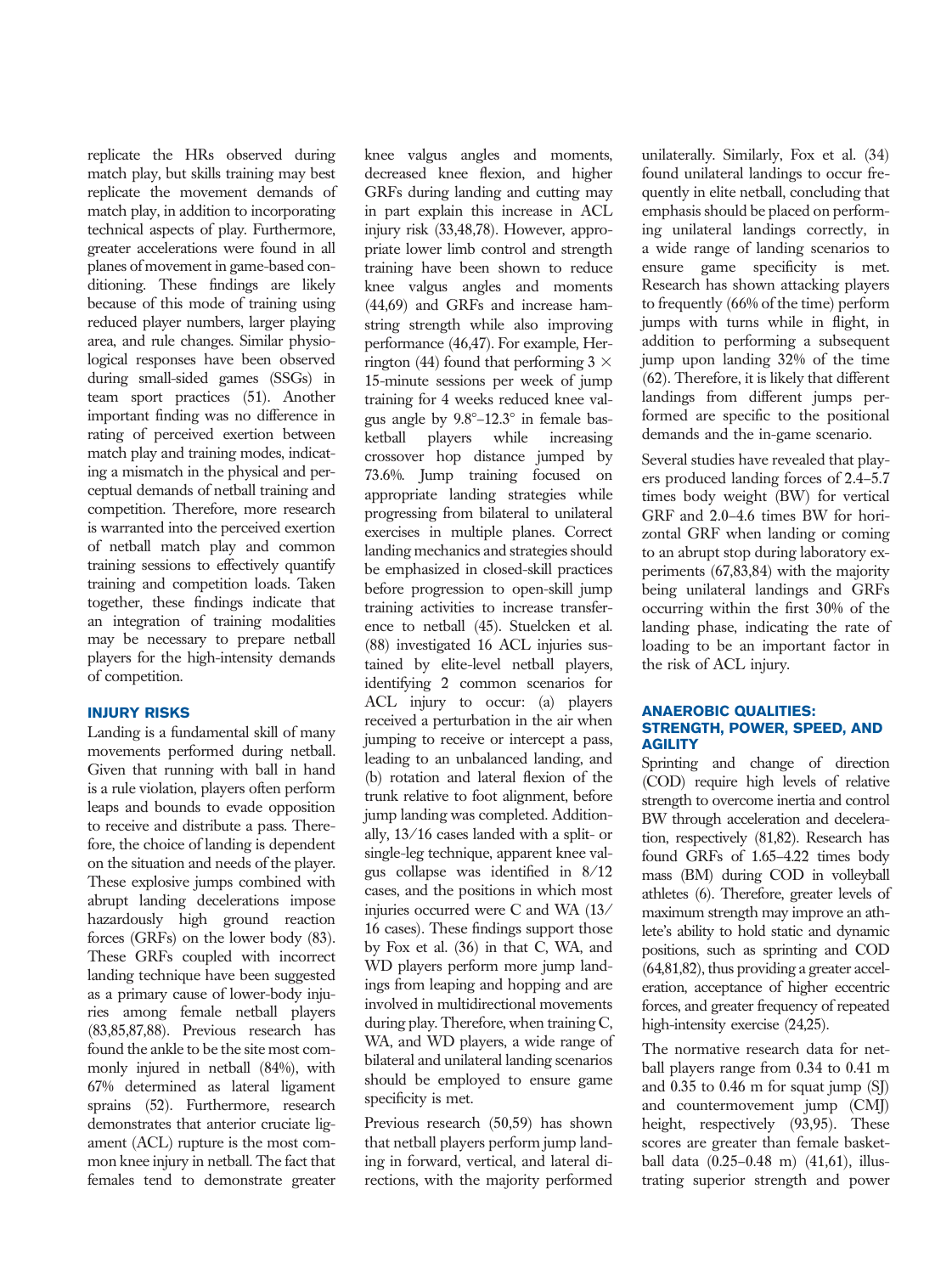in female netball players. It has been reported that a strength discrepancy of  $\geq$ 10–15% between limbs is considered a significant muscle strength asymmetry (MSA) (57), but it is inconclusive whether such imbalances affect athletic performance or a greater risk of injury. Isometric asymmetrical differences have been observed between dominant and nondominant limbs for peak force and time-specific force values (1–3,73), with researchers reporting larger MSA in weaker female athletes compared with stronger athletes (3,73). Moreover, larger MSAs have been associated with lower jump heights and lower peak power in loaded and unloaded jumps (1). Therefore, strength training recommendations to reduce MSA are found to be equally proficient at improving jumping, landing, and COD on both limbs, thus highlighting the importance of maximum strength in netball players because of the high-intensity COD, jump landing, and injury risks associated with the sport. MSA has typically been assessed via isokinetic dynamometry, isometric midthigh pull, vertical jumping, and horizontal hop tasks (28,49,55,63,70), with the magnitude of MSA likely task dependent. Furthermore, Hewit et al. (49,50) reported that using jump tests only performed in one direction may not represent an accurate player profile, as jump performance in one direction may not necessarily predict jump performance in another. Therefore, the inclusion of a unilateral measure of horizontal hop performance, such as a single hop for distance, is recommended.

When compared with Australian under 17 netball players (93,95), United Kingdom regional academy under 17 players had faster 5-m  $(1.25 \pm 0.09)$ versus  $1.15 \pm 0.07$  seconds) and 10-m sprint times (2.07  $\pm$  0.10 versus 1.98  $\pm$ 0.08 seconds). These findings are similar to those found between under 19 age groups in the same athlete cohorts  $(5 \text{ m}: 1.24 \pm 0.08 \text{ versus } 1.10 \pm 0.07)$ seconds; 10 m:  $2.06 \pm 0.09$  versus 1.94  $\pm$  0.08 seconds) (93,95). However, these differences do not appear to be the product of superior strength levels.

Data from Australian netball scholarship players reveals similar lower limb maximum strength data, in terms of both absolute and relative strength performances (absolute:  $71.4 \pm 12.6$  versus 71.5  $\pm$  7.8 kg; relative: 1.0  $\pm$ 0.2 versus  $1.1 \pm 0.1$  kg) in a 3 repetition maximum (RM) back squat (93). These findings suggest that maximal strength and speed development should be emphasized as part of a periodized training program, ensuring appropriate development of each component dependent on the athletes' specific needs.

Professional netball players have been reported to execute a change in activity pattern on average every 6 seconds (26,35). However, positional and court restrictions prevent players from achieving a maximal velocity. Therefore, the ability to change velocity or direction to evade a defender or when reacting to an attacker plays an important role in netball performance (35,37). Accordingly, agility and COD tests are commonly included in netball physical performance testing batteries to evaluate the physical attributes which underpin these performance qualities. The 505 is a commonly used test to assess COD in team sport athletes (5,72,81,82). Previous studies have reported 505 time to range from 2.43 to 2.59 seconds in netball players (5,95). These values are similar to those reported in female collegiate basketball players (2.43–3.03 seconds) (81,82), highlighting similar COD abilities between the 2 sports. In contrast, Farrow et al. (31) found that netball players were able to demonstrate faster time to completion during a reactive agility test than previously reported in female basketball players (3.57–3.83 versus 4.47–5.34 seconds) (81). Farrow et al. (31) also found that moderately and highly skilled netball players were able to perform agility testing significantly faster than less skilled players. This finding is consistent with findings of past studies (38,77,99), revealing agility testing can distinguish between higher and lower level players but COD testing cannot.

# AEROBIC CAPACITY

Previous research suggests that aerobic and anaerobic performances are of high importance in team sport athletes, with higher level players achieving greater distances in the Yo-Yo intermittent recovery test level 2 compared with lower level players (4). Research using the Yo-Yo intermittent recovery test level 1 (Yo-Yo IR1) found that national team players from Australia achieve greater distances than under 17 and under 19 players (1,492 versus 1,013 and 1,320 m, respectively) (93). The Yo-Yo IR1 determines a player's ability to recover from and repeatedly perform high-intensity exercise (60). Research shows that peak speed reached during the Yo-Yo IR1 is related  $(r = 0.75-0.83)$  to Vo<sub>2</sub>max-related variables in soccer players (16). However, the Yo-Yo IR1 test has limitations in testing and prescribing training in intermittent team sport athletes. Although the Yo-Yo IR is a popular test to administer, final velocity achieved during the Yo-Yo IR tests does not allow for individualized high-intensity training (HIT) (10,30). In contrast, final velocity  $(V_{\text{IFT}})$  achieved during the 30-15 Intermittent Fitness Test  $(30-15<sub>IFT</sub>)$ has been shown to be more accurate (coefficient of variation  $= 3\%$ ) for individualizing HIT in team sport athletes than when using continuously determined running speeds (10). Recent evidence suggests that the  $30-15$ <sub>IFT</sub> demonstrates high validity and reliability in athletes competing in handball, basketball, soccer, ice hockey, and rugby league (9,42,75). Thus, the 30-  $15<sub>IFT</sub>$  is highly specific, not to netball but, to the HIT sessions commonly performed in intermittent team sports (11). Regional academy netball players demonstrate  $V_{\text{IFT}}$  values ranging from 16.40 to 18.14 km/h during the 30-  $15<sub>IFT</sub>$  (95). The majority of these scores are similar to those reported in male and female handball, male soccer, and rugby league (11,75), illustrating that high levels of cardiorespiratory fitness are required for netball competition, despite the positional restrictions placed upon players. In general, it is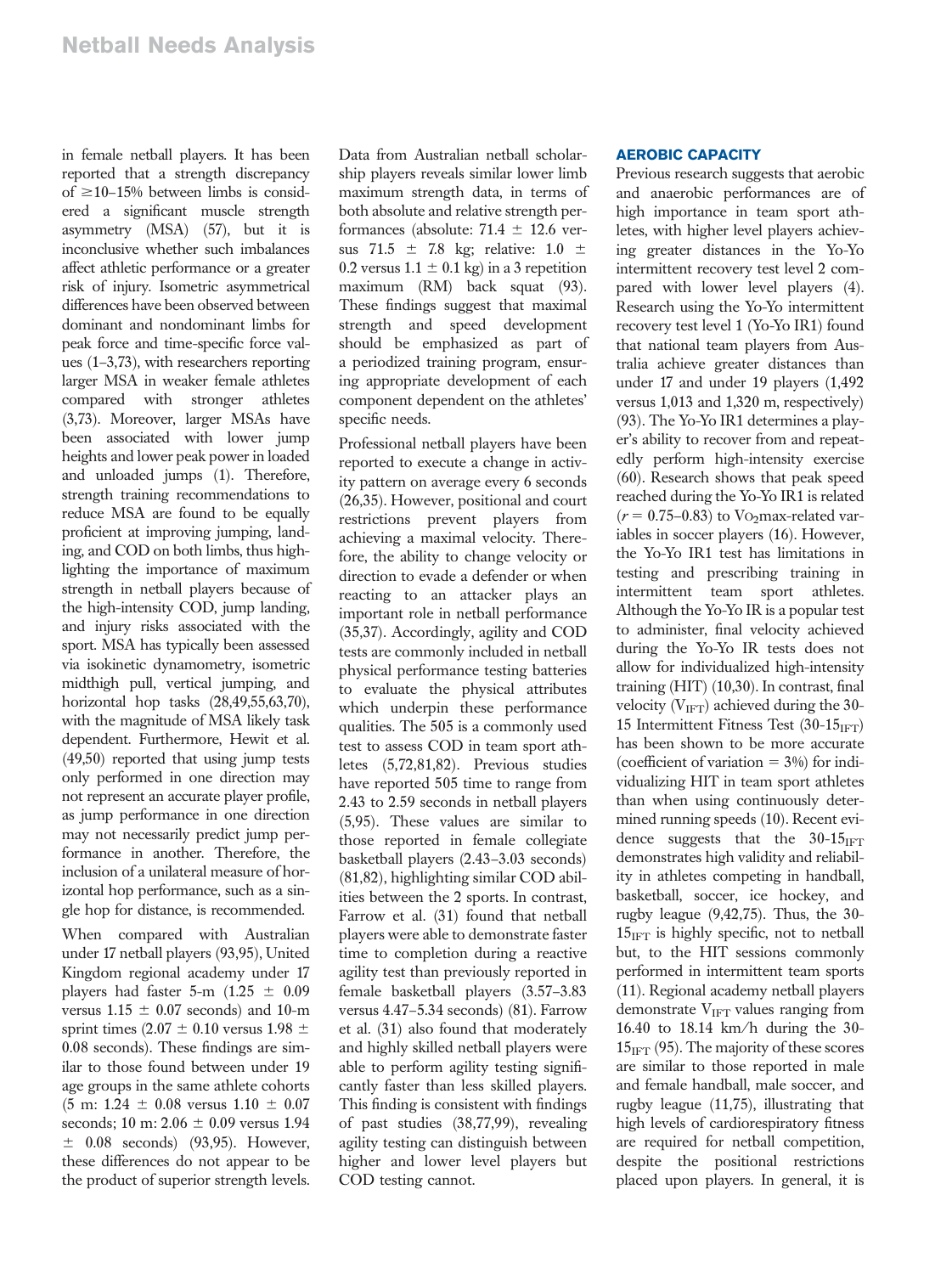# Table 1

#### Battery of field- and gym-based tests suitable for netball players

Skinfold assessment

Identifies body fat percentage. This assessment is to enable the regulation of nonfunctional mass, which would impede performance by reducing propulsion and exercise economy by the muscular system having to continuously overcome the body's inertia.

## SJ

Measure of lower-body explosive performance. Allows the calculation of SSC performance using different equations including RSI, EUR, PSA. If coaches have access to a force platform, then the DSI can be calculated by the formula: SJ peak force/ isometric midthigh pull peak force.

#### Countermovement jump

Measure of lower-body explosive performance

#### Drop jump (0.3 m)

Measure of an athlete's SSC ability from dividing jump height by ground contact time to determine RSI. Additionally, if equipment is not available to measure ground contact time, researchers and practitioners can simply monitor jump height as the performance measure.

# Single hop

Measure of MSA. Using jump tests only performed in one direction may not represent an accurate player profile, as jump performance in one direction may not necessarily predict jump performance in another (49,50). Additionally, horizontal hop tests are commonly used to assess both performance and injury risk (63,68).

#### 5- and 10-m sprint

Evaluation of acceleration and short-sprint performance. Sprint distances are indicative of mean sprint durations during match play (26,34), given netball players rarely sprint distances to achieve a maximum velocity.

#### Modified 505 CODS

Assesses an athlete's ability to change direction. The modified 505 is recommended because of the inclusion of a single change in direction. Furthermore, as 505 time is highly influenced by linear sprint speed, a more isolated measure of CODS can be calculated via the COD deficit formula: mean modified 505 time  $-$  mean 10-m sprint time (71).

#### Isometric midthigh pull

Measure of isometric lower-body strength, which is strongly correlated with jumping (59), sprinting (94), and changing direction (81). Performance of this test requires the use of a force platform to determine an athlete's isometric force-time characteristics.

#### 1RM back squat

Measure of maximum muscular strength, which as described is significantly related to jumping, sprinting, and changing direction. This should only be included once an athletes' technique is of sufficient standard.

#### $30-15$ IFT

Measure of aerobic and anaerobic capacity, intereffort recovery ability, anaerobic speed reserve, and COD ability. The 30-15<sub>IFT</sub> allows prescription of individual HIT based on  $V_{IFT}$  achieved during the test to achieve the desired physiological responses and adaptations. The velocity attained during the last completed stage is noted as the player's  $V_{IFT}$ 

 $30-15$ <sub>IFT</sub> = 30-15 intermittent fitness test; CODS = change of direction speed; EUR = eccentric utilization ratio; HIT = high-intensity training; MSA = muscle strength asymmetry; PSA = prestretch augmentation; RM = repetition maximum; RSI = reactive strength index; SSC = stretchshorten cycle;  $V_{\text{IFT}}$  = maximal intermittent running velocity.

suggested that the aerobic fitness levels of female netball players should be developed to the highest levels because of the intermittent nature of the sport.

Research in rugby union has shown aerobic performance to strongly relate  $(r = 0.75)$  to distance covered during match play in elite rugby union players

(92). Furthermore, players who show greater levels of lower-body strength and high-intensity running ability (Yo-Yo IR1) demonstrate lesser change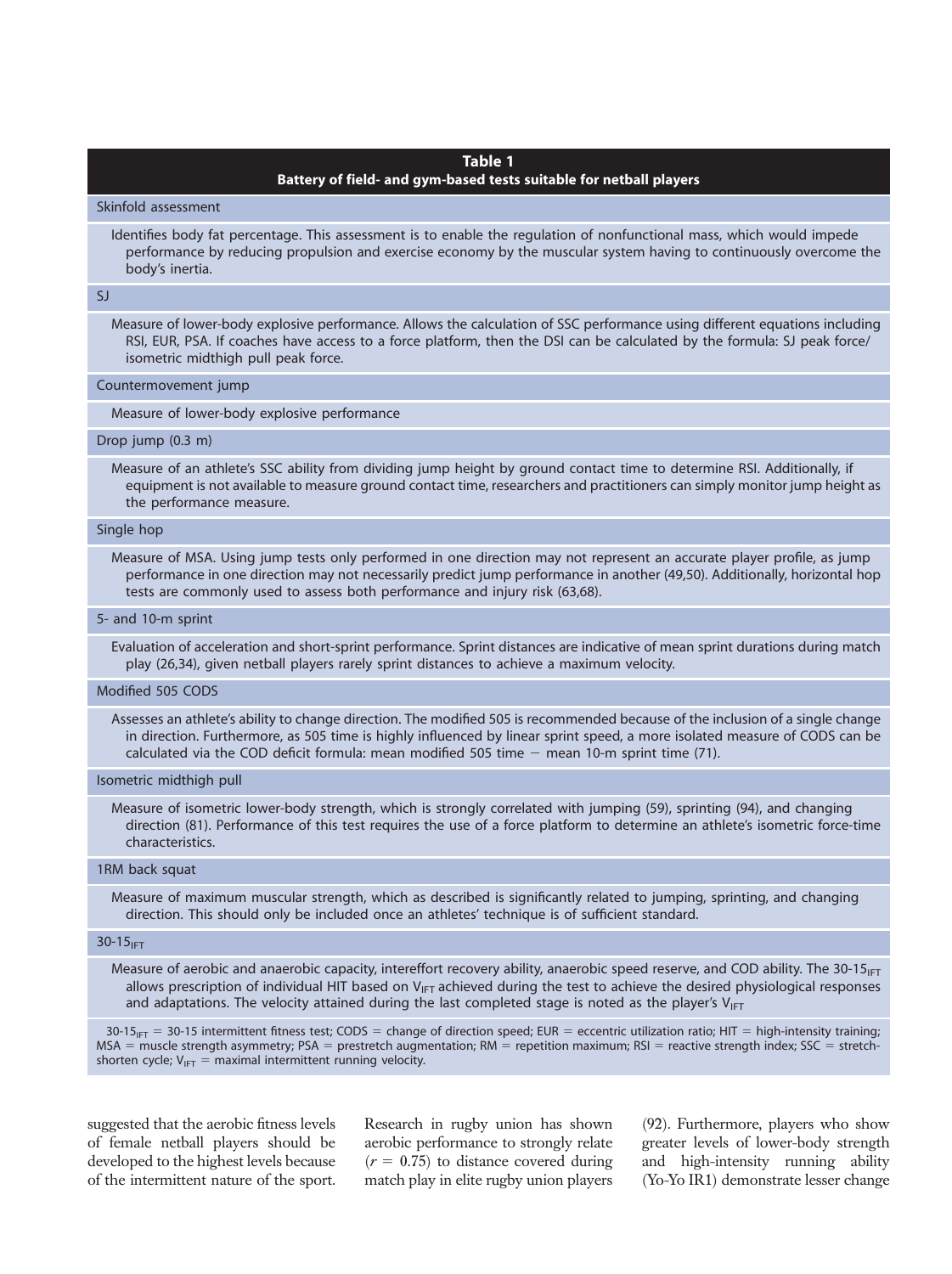| Table 2<br>Example strength endurance program |             |                   |                 |             |                  |                   |  |  |
|-----------------------------------------------|-------------|-------------------|-----------------|-------------|------------------|-------------------|--|--|
| <b>Session 1</b>                              |             |                   |                 |             | <b>Session 2</b> |                   |  |  |
| <b>Sets</b>                                   | <b>Reps</b> | Intensity (% 1RM) | <b>Exercise</b> | <b>Sets</b> | <b>Reps</b>      | Intensity (% 1RM) |  |  |
| $2 - 3$                                       | $10 - 12$   | $70 - 80$         | Front squat     | $2 - 3$     | $10 - 12$        | $70 - 80$         |  |  |
| $2 - 3$                                       | $10 - 12$   | $70 - 80$         | <b>RFESS</b>    | $2 - 3$     | $10 - 12$        | $70 - 80$         |  |  |
| $2 - 3$                                       | $10 - 12$   | $70 - 80$         | Deadlift        | $2 - 3$     | $10 - 12$        | $70 - 80$         |  |  |
| $2 - 3$                                       | $10 - 12$   | <b>BW</b>         | Chin-ups        | $2 - 3$     | $10 - 12$        | <b>BW</b>         |  |  |
| $2 - 3$                                       | $4 - 6$     | $0.30$ m box      | Nordic curls    | 3           | 3                | <b>BW</b>         |  |  |
|                                               |             |                   |                 |             |                  |                   |  |  |

 $BW = body weight$ ; RDL = Romanian deadlift; Reps = repetitions; RFESS = rear foot elevated split squat; RM = repetition maximum.

in creatine kinase levels after match play, despite performing more repeated high-intensity efforts than players of lower fitness and strength levels on Yo-Yo IR1 performance (56). Therefore, a higher level of aerobic conditioning is likely to enable the netballer to practice and compete longer at higher intensities.

# FITNESS TESTING BATTERY

Based on the needs analysis conducted above, a suggested battery of tests have been identified to assist researchers and practitioners in determining a netball player's level of development for each of these physical qualities (Table 1). This information plays an important role in the evaluation of training effects and can provide a rationale with which to individualize strength training programs to improve

specific physical qualities required for successful netball performance.

#### PRACTICAL APPLICATIONS: STRENGTH TRAINING RECOMMENDATIONS

Several studies have documented the importance of relative maximum strength within athletic performance (91). This may be explained by the fact that peak GRFs and impulse are strong determinants of netball-specific actions, such as jumping, sprinting, and COD (27,54,80,81,96–98). Greater lower limb relative strength is required to overcome the inertia of BM and improves an individual's ability to accelerate and decelerate during actions, such as jumping, sprinting, and COD, thereby reducing injury risk and performance decrement (24,25,86).

McBride et al. (64) demonstrated that collegiate football players with a high

relative strength  $(\geq 2.1 \text{ kg/kg})$  in the back squat had significantly faster sprint times (10 and 40 yd) compared with players with a lower relative strength  $\langle$  <1.9 kg/kg). These results are likely attributed to the fact that high levels of strength and acceleration are required to overcome the inertia of the BM. Similarly, Hori et al. (53) found that athletes with a greater 1RM hang power clean performance (top 50%) demonstrated significantly superior 20 m sprint and CMJ performances than those in the bottom 50%.

The strong relationships between relative maximum strength and netballspecific performance measures might be explained by the fact that athletes who exhibit greater strength levels are able to produce higher propulsive GRFs and impulse during actions, such as jumping, sprinting, and changing direction (27,54,80,81,96–98). Also, training-

| Table 3<br><b>Example strength program</b>                                                 |             |             |                   |                     |             |             |                   |
|--------------------------------------------------------------------------------------------|-------------|-------------|-------------------|---------------------|-------------|-------------|-------------------|
| <b>Session 1</b>                                                                           |             |             | <b>Session 2</b>  |                     |             |             |                   |
| <b>Exercise</b>                                                                            | <b>Sets</b> | <b>Reps</b> | Intensity (% 1RM) | <b>Exercise</b>     | <b>Sets</b> | <b>Reps</b> | Intensity (% 1RM) |
| Back squat                                                                                 | $3 - 5$     | $4 - 6$     | $80 - 85$         | <b>Deadlift</b>     | $3 - 5$     | $4 - 6$     | $80 - 85$         |
| Lunge                                                                                      | $3 - 5$     | $4 - 6$     | $80 - 85$         | Midthigh clean pull | $3 - 5$     | $4 - 6$     | $120 - 140$       |
| <b>RDL</b>                                                                                 | $3 - 5$     | $4 - 6$     | $80 - 85$         | Leg press           | $3 - 5$     | $4 - 6$     | $80 - 85$         |
| Military press                                                                             | $3 - 5$     | $4 - 6$     | <b>BW</b>         | Chin-ups            | $3 - 5$     | $4 - 6$     | <b>BW</b>         |
| Drop landings                                                                              | $2 - 3$     | $4 - 6$     | $0.30$ m box      | Nordic curls        | 3           | 3           | <b>BW</b>         |
| $BW = body weight$ ; RDL = Romanian deadlift; Reps = repetitions; RM = repetition maximum. |             |             |                   |                     |             |             |                   |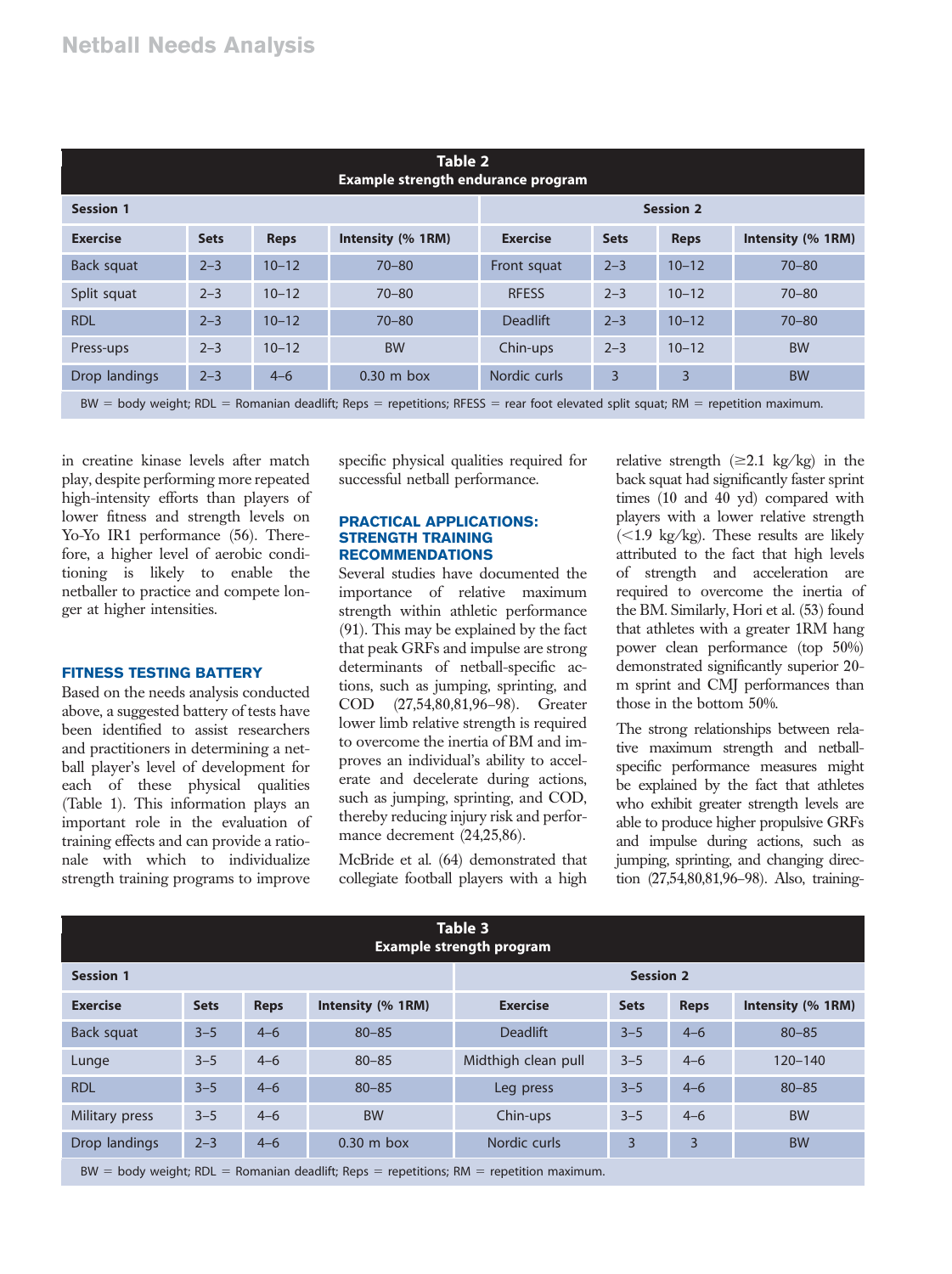| Table 4<br><b>Example power training program</b>                                                                                                           |             |             |                   |                     |             |             |                   |
|------------------------------------------------------------------------------------------------------------------------------------------------------------|-------------|-------------|-------------------|---------------------|-------------|-------------|-------------------|
| <b>Session 1</b>                                                                                                                                           |             |             | <b>Session 2</b>  |                     |             |             |                   |
| <b>Exercise</b>                                                                                                                                            | <b>Sets</b> | <b>Reps</b> | Intensity (% 1RM) | <b>Exercise</b>     | <b>Sets</b> | <b>Reps</b> | Intensity (% 1RM) |
| Jump shrug                                                                                                                                                 | $3 - 5$     | $4 - 6$     | $30 - 45^{\circ}$ | Midthigh clean pull | $3 - 5$     | $4 - 6$     | $40 - 60^{\circ}$ |
| <b>Deadlift</b>                                                                                                                                            | $3 - 5$     | $4 - 6$     | $80 - 85$         | Back squat          | $3 - 5$     | $4 - 6$     | $80 - 85$         |
| Push press                                                                                                                                                 | $3 - 5$     | $4 - 6$     | $50 - 70^{\circ}$ | <b>CMJ</b>          | $3 - 5$     | $4 - 6$     | <b>BW</b>         |
| Depth jumps                                                                                                                                                | $3 - 5$     | $4 - 6$     | <b>BW</b>         | <b>Nordics</b>      | 3           | 3           | <b>BW</b>         |
| <sup>a</sup> Repetitions, sets, and loads are all recommendations from National Strength and Conditioning Association (2015) with exceptions of jump shrug |             |             |                   |                     |             |             |                   |

(percent 1RM hang power clean) (84), push press (20), and midthigh clean pull (21).

 $BW = body weight; CMJ = countermovement jump; Reps = repetitions; RM = repetition maximum.$ 

induced increases in measures of maximum strength have been shown to result in improved jump, sprint, and COD performances (58,72,76,89,91) while reducing MSA in weaker athletes (7). It is therefore likely that being equally proficient in producing and accepting GRFs on both limbs for jumping, sprinting, and COD will improve netball performance because of the number of high-intensity bouts, unilateral jump landings, and unpredicted COD.

Previous research has shown that improvements in relative strength improve sprint performances (76,91). Throughout a 20-week competitive season in female softball players (72), sprint performances were significantly faster  $(-1.7\%$ , effect size [ES] =  $-0.20$ ) from pre- to mid-training and 2.8% (ES =  $-0.53$ ) from pre- to posttraining. In addition, absolute and relative back squat 1RM significantly increased with small-to-moderate effect from pre- to posttraining  $(10.3\%, ES = 0.73; 12.2\%, ES = 0.48,$ respectively) and from pre- to midtraining values  $(10.7\% , ES = 0.65;$ 10.7%,  $ES = 0.39$ , respectively). Similar to findings in youth soccer players (18), Comfort et al. (19) found increases in relative strength were accompanied by improvements in sprint performance over 8 weeks of training in professional rugby league players.

High-power movements such as weightlifting exercises and similar movements such as depth jumps, jump squats, etc. are beneficial to improve netball-specific performance measures like jumping, sprinting, and COD because of the kinetic and kinematic similarities between the tasks (53,81,82). Although beneficial, many inconsistencies exist across research regarding the load to

| Table 5<br><b>Example neuromuscular training program</b> |                                                      |                                                                                                                                                          |  |  |  |  |
|----------------------------------------------------------|------------------------------------------------------|----------------------------------------------------------------------------------------------------------------------------------------------------------|--|--|--|--|
| <b>Training phase</b>                                    | <b>Training focus</b>                                | <b>Example exercise</b>                                                                                                                                  |  |  |  |  |
| Strength endurance<br>mesocycle                          | Technique and landing mechanics—<br>single plane     | Bilateral exercises: drop landings, SJs in place, box jumps, broad<br>jumps, forward jumps over hurdles                                                  |  |  |  |  |
|                                                          |                                                      | Unilateral exercises: hop and holds, drop landings, split squats,<br>walking lunges, reverse lunges, single-leg balance drills                           |  |  |  |  |
| Strength mesocycle                                       | Eccentric and concentric strength-<br>multiple plane | Bilateral exercises: drop landings, continuous jumps and stick, box<br>jumps, broad jumps, lateral jumps over hurdles, zigzag jumps,<br>$90^\circ$ jumps |  |  |  |  |
|                                                          |                                                      | Unilateral exercises: hop and holds, drop landings, walking lunges,<br>reverse lunges, single-leg balance drills, 90° hops                               |  |  |  |  |
| Power mesocycle                                          | Reactive strength—multiple plane                     | Bilateral exercises: depth jumps, depth jump to broad jump,<br>continuous tuck jumps, continuous forward jumps over<br>hurdles, box jumps, 180° jumps    |  |  |  |  |
|                                                          |                                                      | Unilateral exercises: continuous hop and stick, crossover hop,<br>continuous lateral hops, split SJs, 180° hops                                          |  |  |  |  |
| $SI =$ squat jump.                                       |                                                      |                                                                                                                                                          |  |  |  |  |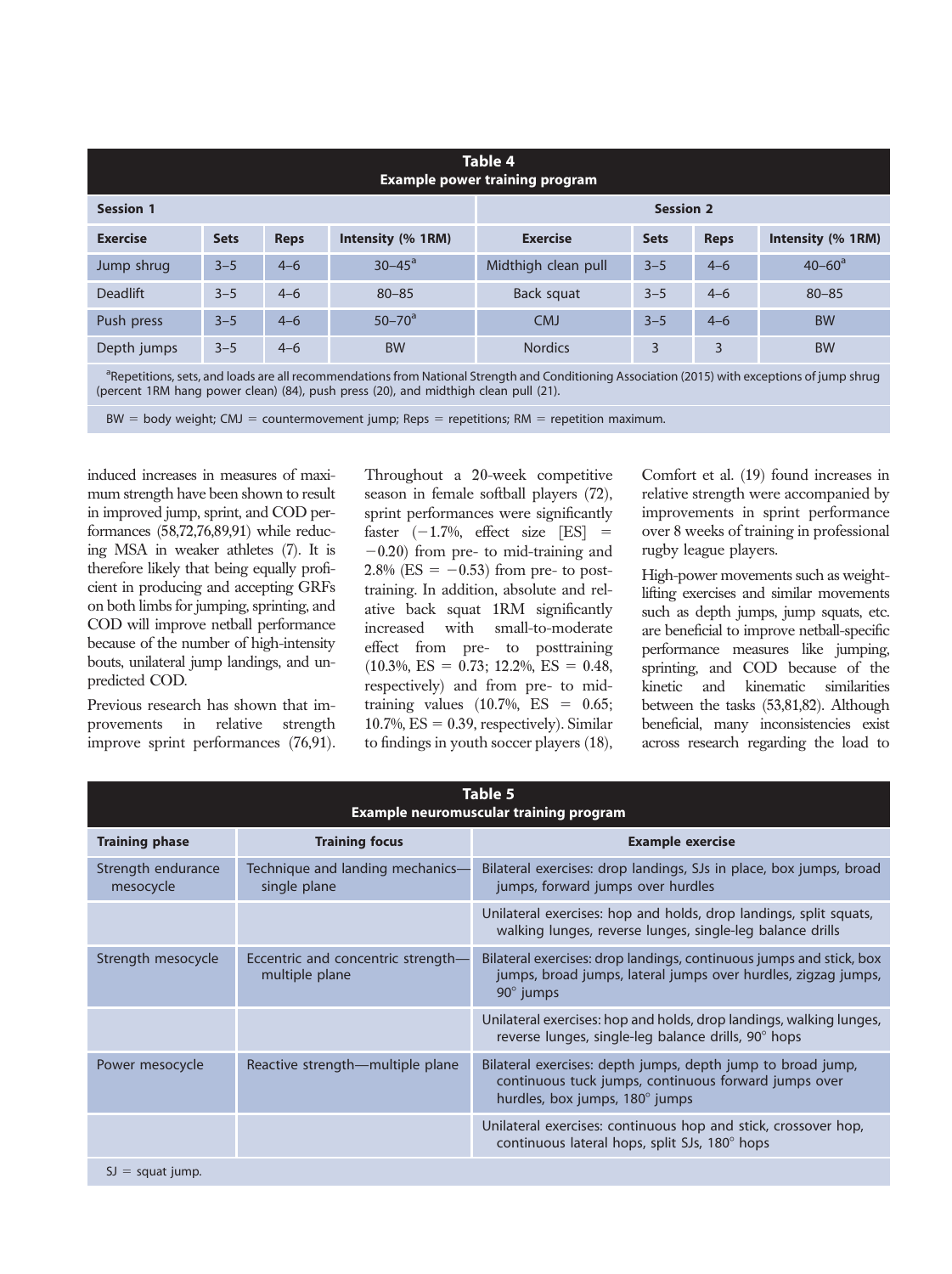| Table 6<br><b>Example HIT program</b>                                                                                                                 |                          |                                                                                                                                          |  |  |  |
|-------------------------------------------------------------------------------------------------------------------------------------------------------|--------------------------|------------------------------------------------------------------------------------------------------------------------------------------|--|--|--|
| <b>Training phase</b>                                                                                                                                 | <b>Mode of HIT</b>       | <b>Example session</b>                                                                                                                   |  |  |  |
| Strength endurance mesocycle                                                                                                                          | Long and short intervals | LIT: 5 $\times$ 3-min intermittent running (90% MAS/77% V <sub>IFT</sub> )<br>interspersed with 90 s of passive recovery                 |  |  |  |
|                                                                                                                                                       |                          | SIT: 2 sets of 12–15 $\times$ 15-s intermittent running (120% MAS/102%)<br>$V_{\text{IFT}}$ ) interspersed with 15 s of passive recovery |  |  |  |
| Strength mesocycle                                                                                                                                    | Short intervals          | 2 sets of 12–15 $\times$ 15-s intermittent running (130% MAS/110%)<br>$V_{\text{IET}}$ ) interspersed with 20 s of passive recovery      |  |  |  |
| Power mesocycle                                                                                                                                       | <b>SSG</b>               | 2 sets of 3–4 min games played 4 versus 4, interspersed with 2 min<br>of passive recovery                                                |  |  |  |
| $HIT = high-intensity training$ ; $LIT = HIT$ with long intervals; $MAS =$ maximal aerobic speed; $SIT = HIT$ with short intervals; SSG = small-sided |                          |                                                                                                                                          |  |  |  |

games;  $V_{\text{IFT}}$  = peak speed reached at the 30-15<sub>IFT</sub>.

which produces optimum peak power output. Additionally, the optimal load may be specific to the exercise and joint, system, or bar power output (66). For example, during the clean pull from the floor, no difference in peak power has been observed between 90 and 120% 1RM power clean (40). In contrast, the greatest peak power output during the jump shrug occurs at 30–45% 1RM hang power clean (90), whereas the greatest peak power and velocity occur at 40% 1RM power clean during the midthigh clean pull (21). Peak power appears to occur at approximately 0–30% 1RM in jumping exercises (SJs, jump squats, loaded jumps, etc.) (23,65). Possible reasons for the inconsistencies in these findings are because of different measurement methods, knee angles, strength levels, and the varied training histories of subjects tested. Taken together, these findings indicate that to increase power, a variety of loading schemes for all exercises should be used and may be implemented (39). Furthermore, strength and power should be developed in a mixed manner to allow for a more complete adaptation across the entire force-velocity curve (39). Additionally, strength and power training should continue to be developed during the inseason, with recent work by Carr et al. (15) demonstrating the demands of the competitive cricket season and that current in-season training practices do not provide a sufficient stimulus to maintain strength, jump, and sprint performances

in English county cricketers. Rønnestad et al. (74) found that professional soccer players who performed one strength maintenance training session per week were better able to maintain strength, sprint, and jump performances compared with players who performed one strength maintenance training session every second week. Similarly, Silvestre et al. (79) found that collegiate soccer players who performed strength and plyometric sessions maintained maximum strength, sprint, and jump performances across a 16-week competitive season. Taken collectively, these data indicate performing in-season strength and power training results in maintenance of maximum strength, sprint, and jump performances (Tables  $2-5$ ).

#### PRACTICAL APPLICATIONS: CONDITIONING TRAINING RECOMMENDATIONS

Anaerobic performance is of high importance in netball players in order to be first to the ball before an opponent, perform frequent accelerations, sprints, and jumps and to tolerate the pace of the game. Similarly, high levels of aerobic performance are needed to play the duration of the match, maintain the level of intensity throughout the match, and recover quickly between high-intensity bouts. A number of studies have found that HIT has shown to induce substantial improvements in maximal aerobic capacity and endurance performance (12,43). Billat (8) defined HIT as "repeated short (10 seconds to 1 minute) to long (2–4 minutes) bouts of rather high-intensity exercise interspersed with recovery periods." Numerous HIT modalities, including short intervals, repeated sprint training, sprint interval training, and SSGs, have been used to successfully develop aerobic endurance in team sport athletes (12,43). Research has found that 2 times per week 6–12 minutes of intermittent running for 15 seconds (95%  $V_{\text{IFT}}$ ) interspersed with 15 seconds of passive recovery, for 10 consecutive weeks, improved  $V_{\text{IFT}}$  and mean repeated sprint time in young handball players (13). In the same study, the authors found handball-specific SSGs to be an equally effective training mode for training adolescent handball players. Handball-specific SSGs were organized in 4-a-side teams, consisting of 2-4  $\times$ 2 minutes 30 seconds to 4-minute games, for 10 consecutive weeks, with additional coach encouragement and rule modifications to avoid game interruption and promote a high intensity of exercises during play. Dupont et al. (29) found that 2 series of 12–15 intermittent runs at 120% maximal aerobic speed (MAS) interspersed with 15 seconds of passive recovery, performed 1 time per week for 10 consecutive weeks, significantly improved 40-m sprint time and MAS in professional soccer players. Dupont et al. (29) also found that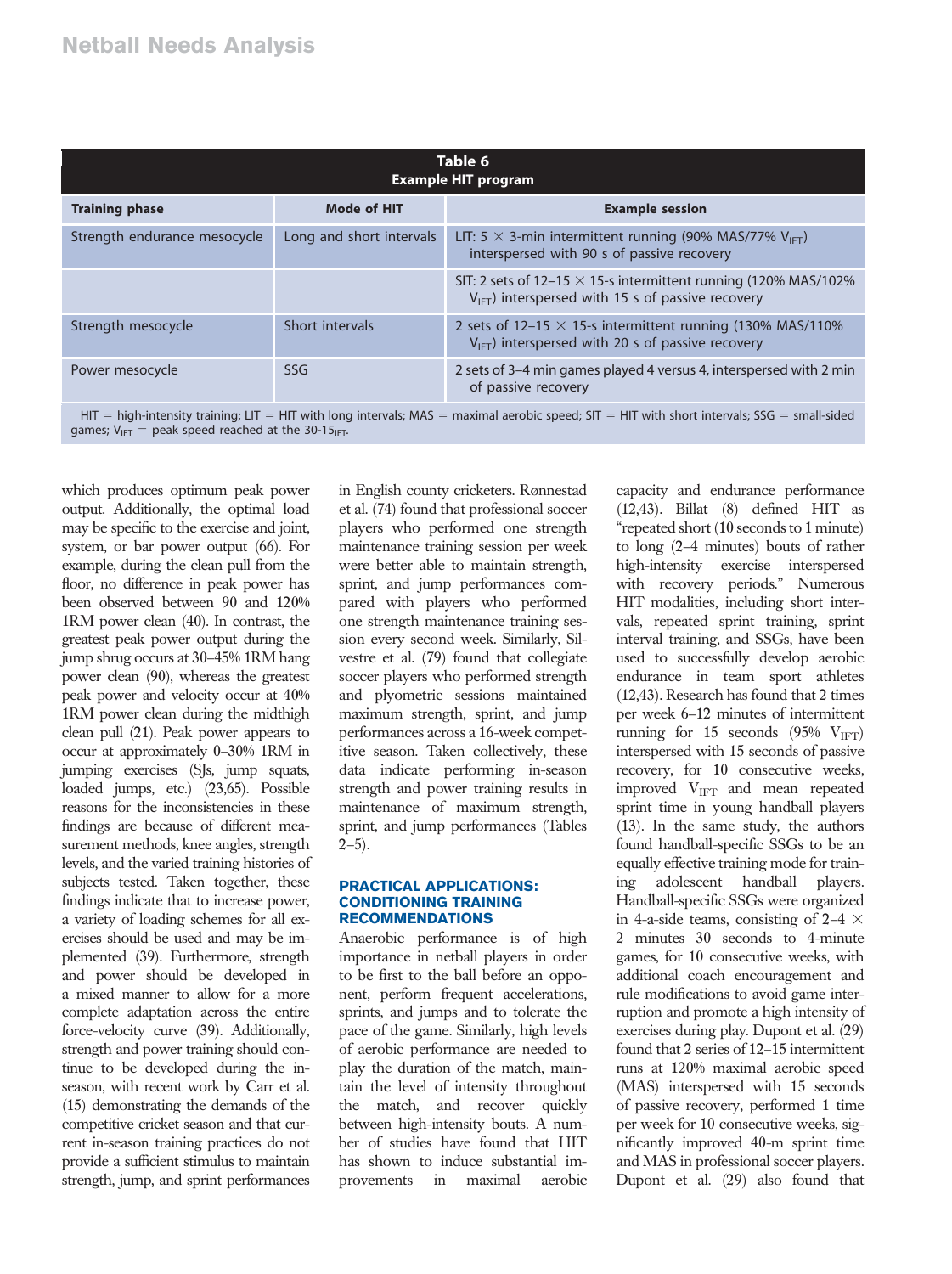performing 12–15, 40-m repeated sprints interspersed with 30 seconds of passive recovery, 1 time per week, also contributed to improved sprint and MAS performances. Furthermore, the soccer team won 77.8% of its games during the 10-week intervention period compared with 33.3% during the control period (normal technical and tactical skills, games, and matches). Buchheit et al. (14) found that performing sprint interval training for 4 consecutive weeks consisting of 3–6 repetitions of 30-second all-out shuttle sprints over 40 m, interspersed with 2 minutes of passive recovery, demonstrated improvements in  $V<sub>IFT</sub>$ but only trivial changes in acceleration and repeated sprint measures, in welltrained male handball players. However, a number of studies show that the physiological responses to HIT sessions are highly variable and training modality specific (10). Therefore, choosing the "right" HIT modality, practitioners must consider (a) individual needs, (b) HIT responses to technical and skills sessions, and (c) integration into the micro- and mesocycle when selecting and implementing HIT sessions (Table 6).

# **CONCLUSIONS**

It is highly recommended that netball players develop high levels of relative bilateral and unilateral strength and power because it is likely to transfer to sprint and jump performances while improving lower limb control to reduce the risk of common injuries. Netball players should use HIT methods to improve their aerobic and anaerobic endurances in line with the physiological demands of competition. More research is needed to better understand the workloads of netball players of different competition levels and the strength and power characteristics of netball players to establish normative values for monitoring and assessment of netball player's strengths and weaknesses.

Conflicts of Interest and Source of Funding: The authors report no conflicts of interest and no source of funding.

Christopher Thomas is a PhD student in Biomechanics and Strength and Conditioning at the University of Salford.

Paul Comfort is a Senior Lecturer and program leader of the MSc Strength and Conditioning at the University of Salford.

Paul A. Jones is a Lecturer in Biomechanics and Strength and Conditioning at the University of Salford, UK.

**Thomas Dos'Santos** is a PhD student in Biomechanics and Strength and Conditioning at the University of Salford.

#### **REFERENCES**

- 1. Bailey C, Sato K, Alexander R, Chiang CY, and Stone MH. Isometric force production symmetry and jumping performance in collegiate athletes. J Trainology 2: 1-5, 2013.
- 2. Bailey CA, Sato K, Burnett A, and Stone MH. Carry-over of force production symmetry in athletes of differing strength levels. J Strength Cond Res 29: 3188– 3196, 2015.
- 3. Bailey CA, Sato K, Burnett A, and Stone MH. Force-production asymmetry in male and female athletes of differing strength levels. Int J Sports Physiol Perform 10: 504–508, 2015.
- 4. Bangsbo J, Iaia FM, and Krustrup P. The Yo-Yo intermittent recovery test. Sports Med 38: 37–51, 2008.
- 5. Barber OR, Thomas C, Jones PA, McMahon JJ, and Comfort P. Reliability of the 505 change of direction test in netball players. Int J Sports Physiol Perform 11: 377–380, 2016.
- 6. Barnes JL, Schilling BK, Falvo MJ, Weiss LW, Creasy AK, and Fry AC. Relationship of jumping and agility performance in female volleyball athletes. J Strength Cond Res 21: 1192–1196, 2007.
- 7. Bazyler CD, Bailey CA, Chiang CY, Sato K, and Stone MH. The effects of strength training on isometric force production symmetry in recreationally trained males. J Trainology 3: 6–10, 2014.
- 8. Billat LV. Interval training for performance: A scientific and empirical practice. Sports Med 31: 13–31, 2001.
- 9. Buchheit M. The 30-15 intermittent fitness test: Reliability and implication for interval training of intermittent sport players.

Presented at: 10th European Congress of Sport Science; July 13–16, 2005; Belgrade, Serbia.

- 10. Buchheit M. The 30-15 intermittent fitness test: Accuracy for individualizing interval training of young intermittent sport players. J Strength Cond Res 22: 365–374, 2008.
- 11. Buchheit M. The 30–15 intermittent fitness test: 10 year review. Myorobie J 1: 1–9, 2010.
- 12. Buchheit M and Laursen P. Highintensity interval training, solutions to the programming puzzle: Part II: Anaerobic energy, neuromuscular load and practical applications. Sports Med 43: 927–955, 2013.
- 13. Buchheit M, Laursen P, Kuhnle J, Ruch D, Renaud C, and Ahmaidi S. Game-based training in young elite handball players. Int J Sports Med 30: 251–258, 2009.
- 14. Buchheit M, Mendez-Villanueva A, Quod M, Quesnel T, and Ahmaidi S. Improving acceleration and repeated sprint ability in well-trained adolescent handball players: Speed versus sprint interval training. Int J Sports Physiol Perform 5: 152–164, 2010.
- 15. Carr C, McMahon J, and Comfort P. Changes in strength, power and speed across a season in English county cricketers. Int J Sports Physiol Perform 12: 50–55, 2016.
- 16. Castagna C, Impellizzeri F, Chamari K, Carlomagno D, and Rampinini E. Aerobic fitness and yo-yo continuous and intermittent tests performances in soccer players: A correlation study. J Strength Cond Res 20: 320, 2006.
- 17. Chandler PT, Pinder SJ, Curran JD, and Gabbett TJ. Physical demands of training and competition in collegiate netball players. J Strength Cond Res 28: 2732– 2737, 2014.
- 18. Chelly MS, Fathloun M, Cherif N, Amar MB, Tabka Z, and Van Praagh E. Effects of a back squat training program on leg power, jump, and sprint performances in junior soccer players. J Strength Cond Res 23: 2241–2249, 2009.
- 19. Comfort P, Haigh A, and Matthews MJ. Are changes in maximal squat strength during preseason training reflected in changes in sprint performance in rugby league players? J Strength Cond Res 26: 772– 776, 2012.
- 20. Comfort P, Mundy PD, Graham-Smith P, Jones PA, Smith LC, and Lake JP. Comparison of peak power output during exercises with similar lower-limb kinematics. J Trainology 5: 1-5, 2016.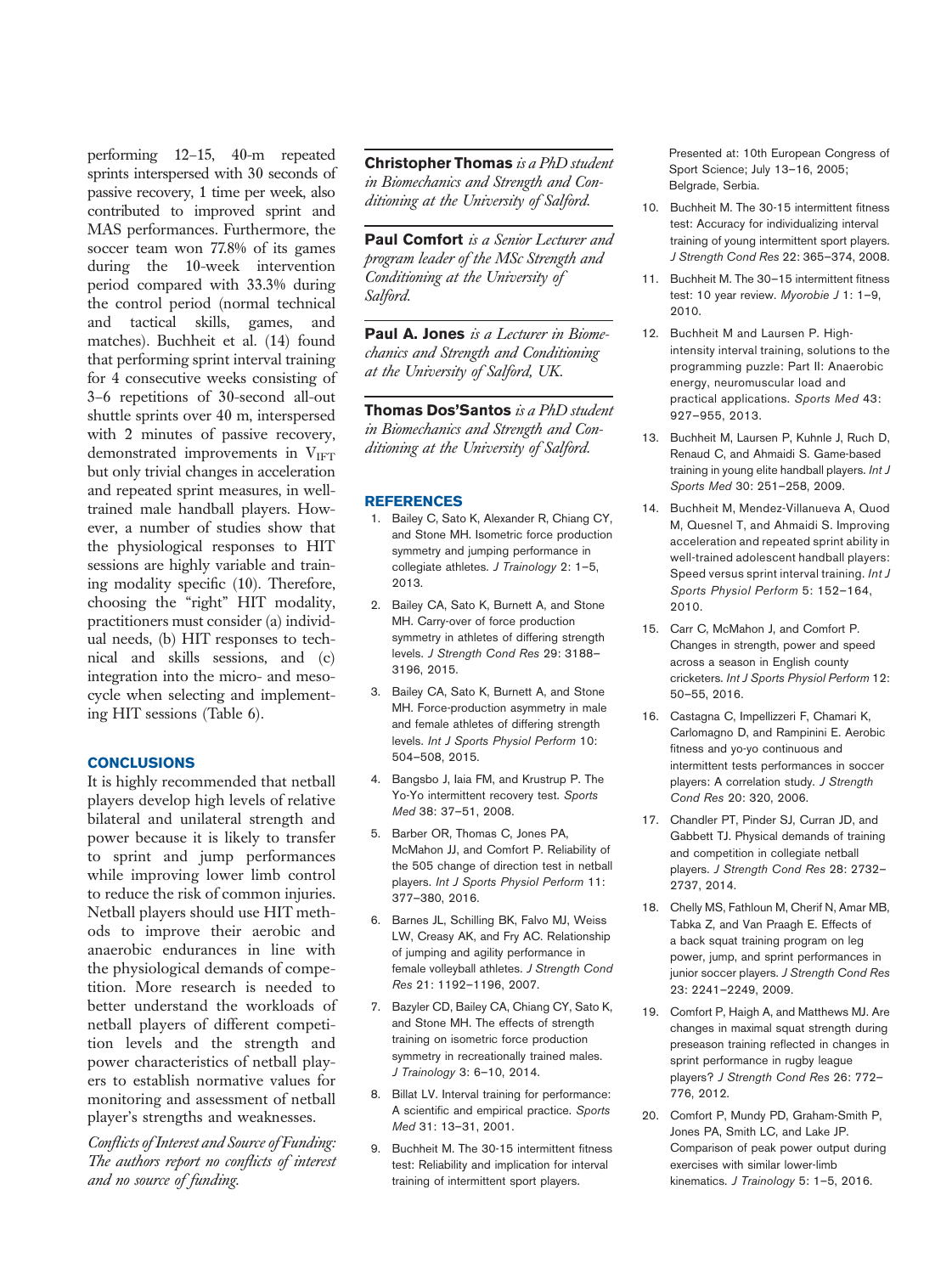- 21. Comfort P, Udall R, and Jones PA. The effect of loading on kinematic and kinetic variables during the midthigh clean pull. J Strength Cond Res 26: 1208–1214, 2012.
- 22. Cormack SJ, Smith RL, Mooney MM, Young WB, and O'Brien BJ. Accelerometer load as a measure of activity profile in different standards of netball match play. Int J Sports Physiol Perform 9: 283–291, 2014.
- 23. Cormie P, McCaulley GO, Triplett NT, and McBride JM. Optimal loading for maximal power output during lower-body resistance exercises. Med Sci Sports Exerc 39: 340, 2007.
- 24. Cormie P, McGuigan MR, and Newton RU. Adaptations in athletic performance after ballistic power versus strength training. Med Sci Sports Exerc 42: 1582–1598, 2010.
- 25. Cormie P, McGuigan MR, and Newton RU. Influence of strength on magnitude and mechanisms of adaptation to power training. Med Sci Sports Exerc 42: 1566– 1581, 2010.
- 26. Davidson A and Trewartha G. Understanding the physiological demands of netball: A time-motion investigation. Int J Perform Anal Sport 8: 1–17, 2008.
- 27. Dos'Santos T, Paul CT, Jones A, and Comfort P. Mechanical determinants of faster change of direction speed performance in male athletes. J Strength Cond Res 2016. [Epub ahead of print].
- 28. Dos'Santos T, Thomas C, Jones P, and Comfort P. Assessing muscle strength asymmetry via a unilateral stance isometric mid-thigh pull. Int J Sports Physiol Perform 2016. [Epub ahead of print].
- 29. Dupont G, Akakpo K, and Berthoin S. The effect of in-season, high-intensity interval training in soccer players. J Strength Cond Res 18: 584–589, 2004.
- 30. Dupont G, Defontaine M, Bosquet L, Blondel N, Moalla W, and Berthoin S. Yo-Yo intermittent recovery test versus the Universite de Montreal Track Test: Relation with a high-intensity intermittent exercise. J Sci Med Sport 13: 146–150, 2010.
- 31. Farrow D, Young W, and Bruce L. The development of a test of reactive agility for netball: A new methodology. J Sci Med Sport 8: 52–60, 2005.
- 32. Fish K and Greig M. The influence of playing position on the biomechanical demands of netball match-play. J Athl Enhanc 3: 1–5, 2014.
- 33. Ford KR, Myer GD, and Hewett TE. Valgus knee motion during landing in high school

female and male basketball players. Med Sci Sports Exerc 35: 1745–1750, 2003.

- 34. Fox A, Spittle M, Otago L, and Saunders N. An investigation of in-game landings in elite netball: Implications for injury risk. J Sci Med Sport 15: S229, 2012.
- 35. Fox A, Spittle M, Otago L, and Saunders N. Activity profiles of the Australian female netball team players during international competition: Implications for training practice. J Sports Sci 31: 1588–1595, 2013.
- 36. Fox AS, Spittle M, Otago L, and Saunders N. Descriptive analysis of landings during international netball competition: Enhancing ecological validity of laboratory testing environments. Int J Perform Anal Sport 13: 690–702, 2013.
- 37. Fox A, Spittle M, Otago L, and Saunders N. Offensive agility techniques performed during international netball competition. Int J Sports Sci Coach 9: 543–552, 2014.
- 38. Gabbett TJ, Kelly JN, and Sheppard JM. Speed, change of direction speed, and reactive agility of rugby league players. J Strength Cond Res 22: 174–181, 2008.
- 39. Haff GG and Nimphius S. Training principles for power. Strength Cond J 34: 2–12, 2012.
- 40. Haff G, Whitley A, McCoy L, O'Bryant H, Kilgore JL, Haff E, Pierce K, and Stone M. Effects of different set configurations on barbell velocity and displacement during a clean pull. J Strength Cond Res 17: 95–103, 2003.
- 41. Häkkinen K. Force production characteristics of leg extensor, trunk flexor and extensor muscles in male and female basketball players. J Sports Med Phys Fitness 31: 325–331, 1991.
- 42. Haydar B and Buchheit ML. 30–15 intermittent fitness test-application pour le Basketball. Pivot 2–5, 2009.
- 43. Helgerud J, Engen LC, Wisloff U, and Hoff J. Aerobic endurance training improves soccer performance. Med Sci Sports Exerc 33: 1925–1931, 2001.
- 44. Herrington L. The effects of 4 weeks of jump training on landing knee valgus and crossover hop performance in female basketball players. J Strength Cond Res 24: 3427–3432, 2010.
- 45. Herrington LC and Comfort P. Training for prevention of ACL injury: Incorporation of progressive landing skill challenges into a program. Strength Cond J 35: 59–65, 2013.
- 46. Hewett TE, Ford KR, and Myer GD. Anterior cruciate ligament injuries in female

athletes: Part 2, a meta-analysis of neuromuscular interventions aimed at injury prevention. Am J Sports Med 34: 490– 498, 2006.

- 47. Hewett TE and Myer GD. Reducing knee and anterior cruciate ligament injuries among female athletes: A systematic review of neuromuscular training interventions. J Knee Surg 18: 82–88, 2005.
- 48. Hewett TE, Myer GD, Ford KR, Heidt RS, Colosimo AJ, McLean SG, Van den Bogert AJ, Paterno MV, and Succop P. Biomechanical measures of neuromuscular control and valgus loading of the knee predict anterior cruciate ligament injury risk in female athletes a prospective study. Am J Sports Med 33: 492–501, 2005.
- 49. Hewit JK, Cronin JB, and Hume PA. Asymmetry in multi-directional jumping tasks. Phys Ther Sport 13: 238–242, 2012.
- 50. Hewit J, Cronin J, and Hume P. Multidirectional leg asymmetry assessment in sport. Strength Cond J 34: 82–86, 2012.
- 51. Hill-Haas SV, Dawson B, Impellizzeri FM, and Coutts AJ. Physiology of small-sided games training in football: A systematic review. Sports Med 41: 199–220, 2011.
- 52. Hopper D, Elliott B, and Lalor J. A descriptive epidemiology of netball injuries during competition: A five year study. Br J Sports Med 29: 223–228, 1995.
- 53. Hori N, Newton RU, Andrews WA, Kawamori N, McGuigan MR, and Nosaka K. Does performance of hang power clean differentiate performance of jumping, sprinting, and changing of direction? J Strength Cond Res 22: 412–418, 2008.
- 54. Hunter JP, Marshall RN, and McNair PJ. Relationships between ground reaction force impulse and kinematics of sprintrunning acceleration. J Appl Biomech 21: 31–43, 2005.
- 55. Impellizzeri FM, Rampinini E, Maffiuletti N, and Marcora SM. A vertical jump force test for assessing bilateral strength asymmetry in athletes. Med Sci Sports Exerc 39: 2044–2050, 2007.
- 56. Johnston RD, Gabbett TJ, Jenkins DG, and Hulin BT. Influence of physical qualities on post-match fatigue in rugby league players. J Sci Med Sport 18: 209–213, 2015.
- 57. Kannus P. Isokinetic evaluation of muscular performance: Implications for muscle testing and rehabilitation. Int J Sports Med 15: S11–S18, 1994.
- 58. Keiner M, Sander A, Wirth K, and Schmidtbleicher D. Long-term strength training effects on change-of-direction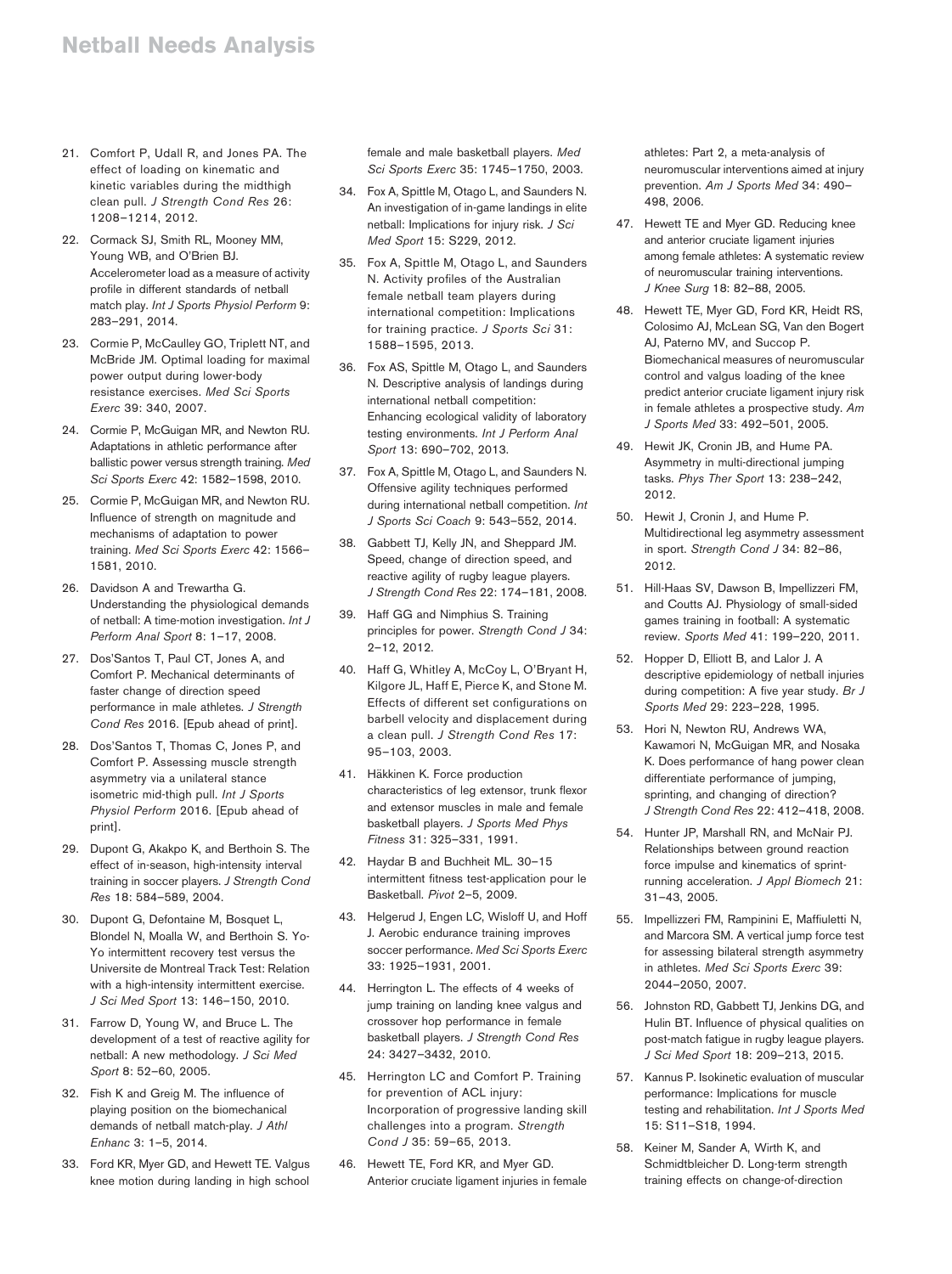sprint performance. J Strength Cond Res 28: 223–231, 2014.

- 59. Kraska JM, Ramsey MW, Haff GG, Fethke N, Sands WA, Stone ME, and Stone MH. Relationship between strength characteristics and unweighted and weighted vertical jump height. Int J Sports Physiol Perform 4: 461–473, 2009.
- 60. Krustrup P, Mohr M, Amstrup T, Rysgaard T, Johansen J, Steensberg A, Pedersen PK, and Bangsbo J. The yo-yo intermittent recovery test: Physiological response, reliability, and validity. Med Sci Sports Exerc 35: 697–705, 2003.
- 61. Lamonte M, Mckinnex J, Quinn S, Bainbridge C, and Eisenmann P. Comparison of physical and physiological variables for female college basketball players. J Strength Cond Res 13: 264– 270, 1999.
- 62. Lavipour D. Development of a Netball Specific Dynamic Balance Assessment [thesis, dissertation]: Auckland University of Technology, Auckland, New Zealand, 2011.
- 63. Lockie RG, Callaghan SJ, Berry SP, Cooke ERA, Jordan CA, Luczo TM, and Jeffriess MD. Relationship between unilateral jumping ability and asymmetry on multidirectional speed in team-sport athletes. J Strength Cond Res 28: 3557– 3566, 2014.
- 64. McBride JM, Blow D, Kirby TJ, Haines TL, Dayne AM, and Triplett NT. Relationship between maximal squat strength and five, ten, and forty yard sprint times. J Strength Cond Res 23: 1633–1636, 2009.
- 65. McBride JM, Triplett-Mcbride T, Davie A, and Newton RU. A comparison of strength and power characteristics between power lifters, olympic lifters, and sprinters. J Strength Cond Res 13: 58–66, 1999.
- 66. Moir GL, Gollie JM, Davis SE, Guers JJ, and Witmer CA. The effects of load on system and lower-body joint kinetics during jump squats. Sports Biomech 11: 492–506, 2012.
- 67. Mothersole GA, Cronin JB, and Harris NK. Key prerequisite factors influencing landing forces in netball. Strength Cond J 35: 47– 54, 2013.
- 68. Munro AG and Herrington LC. Betweensession reliability of four hop tests and the agility T-test. J Strength Cond Res 25: 1470–1477, 2011.
- 69. Myer GD, Ford KR, Palumbo OP, and Hewett TE. Neuromuscular training improves performance and lower-extremity biomechanics in female athletes. J Strength Cond Res 19: 51–60, 2005.
- 70. Newton RU, Gerber A, Nimphius S, Shim JK, Doan BK, Robertson M, Pearson DR, Craig BW, Hakinnen K, and Kraemer WJ. Determination of functional strength imbalance of the lower extremities. J Strength Cond Res 20: 971–977, 2006.
- 71. Nimphius S, Geib G, Spiteri T, and Carlisle D. Change of direction deficit measurement in division I American football players. J Aust Strength Cond 21: 115– 117, 2013.
- 72. Nimphius S, McGuigan MR, and Newton RU. Changes in muscle architecture and performance during a competitive season in female softball players. J Strength Cond Res 26: 2655–2666, 2012.
- 73. Owens E, Serrano A, Ramsey M, Mizuguchi S, Johnston B, and Stone M. Comparing lower-limb asymmetries in NCAA DI male and female athletes. J Strength Cond Res 25: S44–S45, 2011.
- 74. Rønnestad BR, Nymark BS, and Raastad T. Effects of in-season strength maintenance training frequency in professional soccer players. J Strength Cond Res 25: 2653– 2660, 2011.
- 75. Scott TJ, Delaney JA, Duthie GM, Sanctuary C, Ballard DA, Hickmans JA, and Dascombe BJ. The reliability and usefulness of the 30-15 intermittent fitness test in rugby league. J Strength Cond Res 29: 1985–1990, 2015.
- 76. Seitz LB, Reyes A, Tran TT, de Villarreal ES, and Haff GG. Increases in lower-body strength transfer positively to sprint performance: A systematic review with meta-analysis. Sports Med 44: 1693– 1702, 2014.
- 77. Serpell BG, Ford M, and Young WB. The development of a new test of agility for rugby league. J Strength Cond Res 24: 3270–3277, 2010.
- 78. Sigward SM, Cesar GM, and Havens KL. Predictors of frontal plane knee moments during side-step cutting to 45 and 110 degrees in men and women: Implications for anterior cruciate ligament injury. Clin J Sport Med 25: 529–534, 2015.
- 79. Silvestre R, Kraemer WJ, West C, Judelson DA, Spiering BA, Vingren JL, Hatfield DL, Anderson JM, and Maresh CM. Body composition and physical performance during a National Collegiate Athletic Association Division I men's soccer season. J Strength Cond Res 20: 962-970, 2006.
- 80. Spiteri T, Cochrane JL, Hart NH, Haff GG, and Nimphius S. Effect of strength on plant foot kinetics and kinematics during

a change of direction task. Eur J Sport Sci 13: 646–652, 2013.

- 81. Spiteri T, Newton RU, Binetti M, Hart NH, Sheppard JM, and Nimphius S. Mechanical determinants of faster change of direction and agility performance in female basketball athletes. J Strength Cond Res 29: 2205–2214, 2015.
- 82. Spiteri T, Nimphius S, Hart NH, Specos C, Sheppard JM, and Newton RU. Contribution of strength characteristics to change of direction and agility performance in female basketball athletes. J Strength Cond Res 28: 2415–2423, 2014.
- 83. Steele J and Lafortune M. A kinetic analysis of footfall patterns at landing in netball: A follow-up study. ISBS-Conference Proceedings, Footscray, Victoria, Australia. 1989.
- 84. Steele J and Milburn P. Effect of different synthetic sport surfaces on ground reaction forces at landing in netball. J Appl Biomech 4: 130–145, 1988.
- 85. Steele JR. Biomechanical factors affecting performance in netball. Implications for improving performance and injury reduction. Sports Med 10: 88– 102, 1990.
- 86. Stone MH, Stone M, and Sands WA. Principles and Practice of Resistance Training: Human Kinetics, Champaign, Illinois, 2007.
- 87. Stuelcken M, Greene A, and Smith R. Knee loading patterns in a simulated netball landing task. Eur J Sport Sci 13: 475-482, 2013.
- 88. Stuelcken MC, Mellifont DB, Gorman AD, and Sayers MGL. Mechanisms of anterior cruciate ligament injuries in elite women's netball: A systematic video analysis. J Sports Sci 34: 1516–1522, 2015.
- 89. Suchomel TJ. The Acute Effects of Ballistic and Non-Ballistic Concentric-Only Half-Squats on Squat Jump Performance. East Tennessee State University, Johnson City, Tennessee. 2015.
- 90. Suchomel TJ, Beckham GK, and Wright GA. Lower body kinetics during the jump shrug: Impact of load. J Trainology 2: 19-22, 2013.
- 91. Suchomel TJ, Nimphius S, and Stone MH. The importance of muscular strength in athletic performance. Sports Med 46: 1419–1449, 2016.
- 92. Swaby R, Jones PA, and Comfort P. Relationship between maximum aerobic speed performance and distance covered in rugby union games. J Strength Cond Res 30: 2788–2793, 2016.